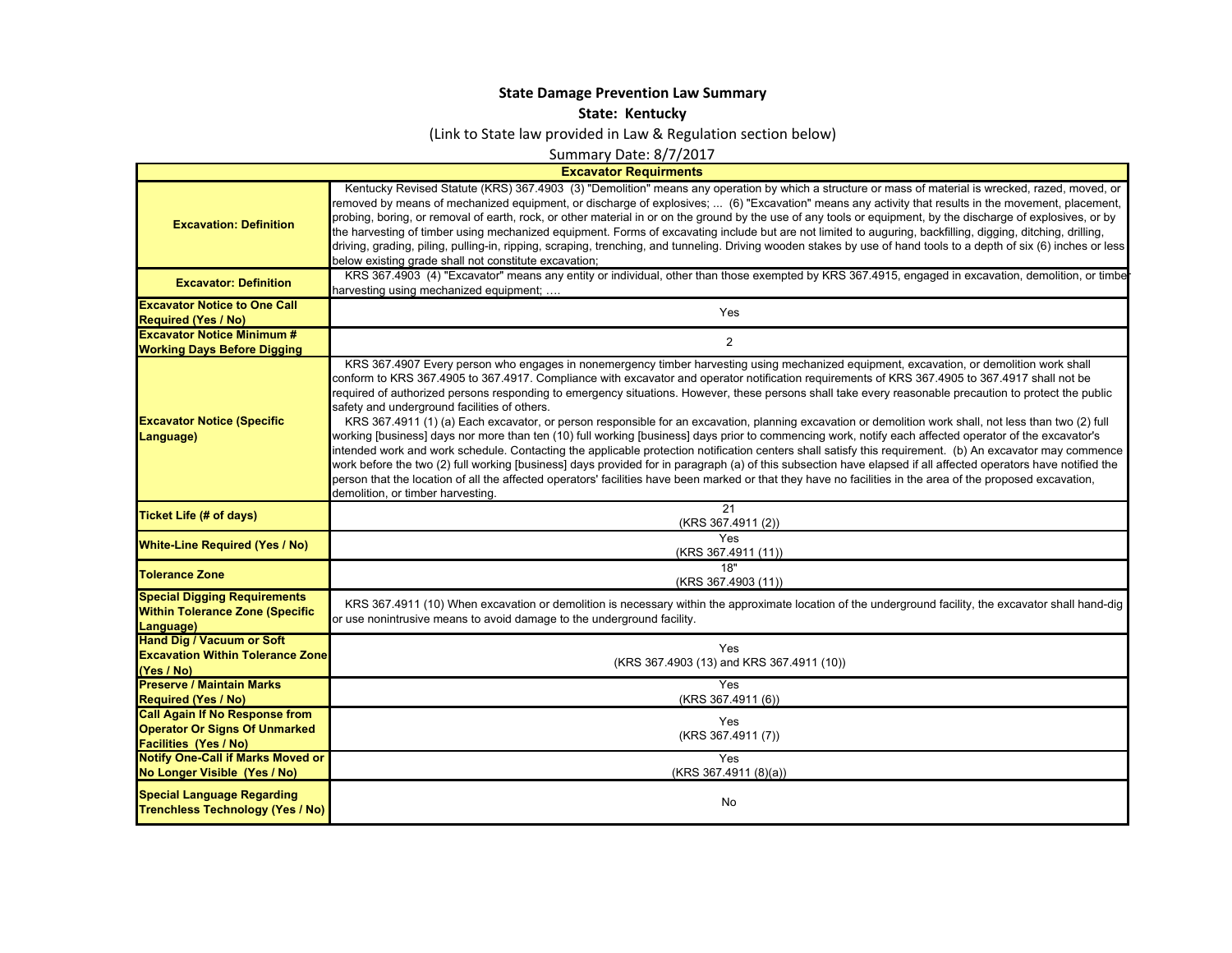| <b>Separate Locate Request</b>                                                                                 |                                                                                                                                                                                                                                                                                                                                                                                                                                                                                                                                                                                                                                                                                                                                                                                                                                                                                                                                                                                                                                                                                                                                                                                                                                                                                                                                                                                                                                                                                                                                                                                           |
|----------------------------------------------------------------------------------------------------------------|-------------------------------------------------------------------------------------------------------------------------------------------------------------------------------------------------------------------------------------------------------------------------------------------------------------------------------------------------------------------------------------------------------------------------------------------------------------------------------------------------------------------------------------------------------------------------------------------------------------------------------------------------------------------------------------------------------------------------------------------------------------------------------------------------------------------------------------------------------------------------------------------------------------------------------------------------------------------------------------------------------------------------------------------------------------------------------------------------------------------------------------------------------------------------------------------------------------------------------------------------------------------------------------------------------------------------------------------------------------------------------------------------------------------------------------------------------------------------------------------------------------------------------------------------------------------------------------------|
| <b>Required for Each Excavator (Yes)</b>                                                                       | Yes                                                                                                                                                                                                                                                                                                                                                                                                                                                                                                                                                                                                                                                                                                                                                                                                                                                                                                                                                                                                                                                                                                                                                                                                                                                                                                                                                                                                                                                                                                                                                                                       |
| / No)                                                                                                          | (KRS 367.4907, KRS 367.4911 (1)(a)), and KRS 367.4911 (4))                                                                                                                                                                                                                                                                                                                                                                                                                                                                                                                                                                                                                                                                                                                                                                                                                                                                                                                                                                                                                                                                                                                                                                                                                                                                                                                                                                                                                                                                                                                                |
| <b>Notify Operator of Damage (Yes /</b>                                                                        | Yes                                                                                                                                                                                                                                                                                                                                                                                                                                                                                                                                                                                                                                                                                                                                                                                                                                                                                                                                                                                                                                                                                                                                                                                                                                                                                                                                                                                                                                                                                                                                                                                       |
| No)                                                                                                            | (KRS 367.4911 (9)(a))                                                                                                                                                                                                                                                                                                                                                                                                                                                                                                                                                                                                                                                                                                                                                                                                                                                                                                                                                                                                                                                                                                                                                                                                                                                                                                                                                                                                                                                                                                                                                                     |
| <b>Notify One Call Center of Damage</b>                                                                        | No                                                                                                                                                                                                                                                                                                                                                                                                                                                                                                                                                                                                                                                                                                                                                                                                                                                                                                                                                                                                                                                                                                                                                                                                                                                                                                                                                                                                                                                                                                                                                                                        |
| (Yes / No)                                                                                                     |                                                                                                                                                                                                                                                                                                                                                                                                                                                                                                                                                                                                                                                                                                                                                                                                                                                                                                                                                                                                                                                                                                                                                                                                                                                                                                                                                                                                                                                                                                                                                                                           |
| <b>Call 911 if Hazardous Materials</b>                                                                         | Yes                                                                                                                                                                                                                                                                                                                                                                                                                                                                                                                                                                                                                                                                                                                                                                                                                                                                                                                                                                                                                                                                                                                                                                                                                                                                                                                                                                                                                                                                                                                                                                                       |
| <b>Released (Yes / No)</b>                                                                                     | (KRS 367.4911 (9)(b)),                                                                                                                                                                                                                                                                                                                                                                                                                                                                                                                                                                                                                                                                                                                                                                                                                                                                                                                                                                                                                                                                                                                                                                                                                                                                                                                                                                                                                                                                                                                                                                    |
| <b>Notice Exemptions (Yes / No)</b>                                                                            | Yes                                                                                                                                                                                                                                                                                                                                                                                                                                                                                                                                                                                                                                                                                                                                                                                                                                                                                                                                                                                                                                                                                                                                                                                                                                                                                                                                                                                                                                                                                                                                                                                       |
| <b>Notice Exemptions (Specific</b><br>Language))                                                               | KRS 367.4903 (6)  Driving wooden stakes by use of hand tools to a depth of six (6) inches or less below existing grade shall not constitute excavation<br>KRS 367.4907  Compliance with excavator and operator notification requirements of KRS 367.4905 to 367.4917 shall not be required of authorized<br>persons responding to emergency situations<br>KRS 367.4915. The requirements of KRS 367.4905 to 367.4917 shall not apply to the following: (1) Excavation by an operator on its own easement<br>except where that easement is crossed by another operator's facilities; (2) Routine road maintenance or railroad maintenance or repairs; (3) Tilling of soil fo<br>agricultural purposes; (4) Excavators excavating on private property, using nonmechanized equipment, if there is no encroachment on any operator's right-<br>way or easement; (5) The opening of a grave in a cemetery; (6) A solid waste disposal site which is properly permitted; (7) Coal mining operations which are<br>currently regulated under KRS Chapter 350; (8) A utility operator or utility operator subcontractor performing emergency work as defined in KRS 367.4903;<br>(9) Leak migration testing using metal probes inserted by hand by an authorized representative of the operator; or (10) Any nonintrusive excavating<br>performed by an operator or his subcontractor to locate the operator's underground facilities in response to a notice of excavation from the notification<br>center, if all reasonable precautions have been taken to protect the underground facilities. |
|                                                                                                                | <b>Operator Response</b>                                                                                                                                                                                                                                                                                                                                                                                                                                                                                                                                                                                                                                                                                                                                                                                                                                                                                                                                                                                                                                                                                                                                                                                                                                                                                                                                                                                                                                                                                                                                                                  |
| Minimum # Days for Operator to                                                                                 |                                                                                                                                                                                                                                                                                                                                                                                                                                                                                                                                                                                                                                                                                                                                                                                                                                                                                                                                                                                                                                                                                                                                                                                                                                                                                                                                                                                                                                                                                                                                                                                           |
| <b>Respond After Receiving Notice</b>                                                                          | 2                                                                                                                                                                                                                                                                                                                                                                                                                                                                                                                                                                                                                                                                                                                                                                                                                                                                                                                                                                                                                                                                                                                                                                                                                                                                                                                                                                                                                                                                                                                                                                                         |
| (Generally)<br><b>Operator Requirements to</b><br><b>Respond to Locate Notification</b><br>(Specific Language) | KRS 367.4909 (4) An operator shall respond to facility locate requests as follows: (a) To a normal excavation locate request within two (2) working<br>[business] days after receiving notification from an excavator, excluding large projects. (b) To an emergency locate request as quickly as possible but not to<br>exceed forty-eight (48) hours after receiving notification from an excavator; and (c) To a design information request within ten (10) working [business] days<br>after receiving notification from the person making the request; and (d) To a large project request within five (5) working days from the later of receiving<br>notification from an excavator or the scheduled excavation start date for that location.                                                                                                                                                                                                                                                                                                                                                                                                                                                                                                                                                                                                                                                                                                                                                                                                                                        |
| <b>Minimum Standards for Locator</b><br><b>Qualifications (Yes / No)</b>                                       | No                                                                                                                                                                                                                                                                                                                                                                                                                                                                                                                                                                                                                                                                                                                                                                                                                                                                                                                                                                                                                                                                                                                                                                                                                                                                                                                                                                                                                                                                                                                                                                                        |
| <b>Minimum Standards for Locator</b><br><b>Qualifications</b><br>(Specific Language)                           | Not addressed                                                                                                                                                                                                                                                                                                                                                                                                                                                                                                                                                                                                                                                                                                                                                                                                                                                                                                                                                                                                                                                                                                                                                                                                                                                                                                                                                                                                                                                                                                                                                                             |
| <b>Law Specifies Marking Standards</b><br><b>Other Than Color</b><br>(Yes / No)                                | No                                                                                                                                                                                                                                                                                                                                                                                                                                                                                                                                                                                                                                                                                                                                                                                                                                                                                                                                                                                                                                                                                                                                                                                                                                                                                                                                                                                                                                                                                                                                                                                        |
| <b>Law Specifies Marking Standards</b><br><b>Other Than Color (Specific</b><br>Language)                       | Not addressed.<br>(Reference KRS 367.4909 (8))                                                                                                                                                                                                                                                                                                                                                                                                                                                                                                                                                                                                                                                                                                                                                                                                                                                                                                                                                                                                                                                                                                                                                                                                                                                                                                                                                                                                                                                                                                                                            |
| Law Includes Specific Language<br>For Operators To Locate Sewer<br>Laterals (Yes / No)                         | No                                                                                                                                                                                                                                                                                                                                                                                                                                                                                                                                                                                                                                                                                                                                                                                                                                                                                                                                                                                                                                                                                                                                                                                                                                                                                                                                                                                                                                                                                                                                                                                        |
| Law Includes Specific Language<br><b>For Operators To Locate</b><br><b>Abandoned Facilities (Yes / No)</b>     | No                                                                                                                                                                                                                                                                                                                                                                                                                                                                                                                                                                                                                                                                                                                                                                                                                                                                                                                                                                                                                                                                                                                                                                                                                                                                                                                                                                                                                                                                                                                                                                                        |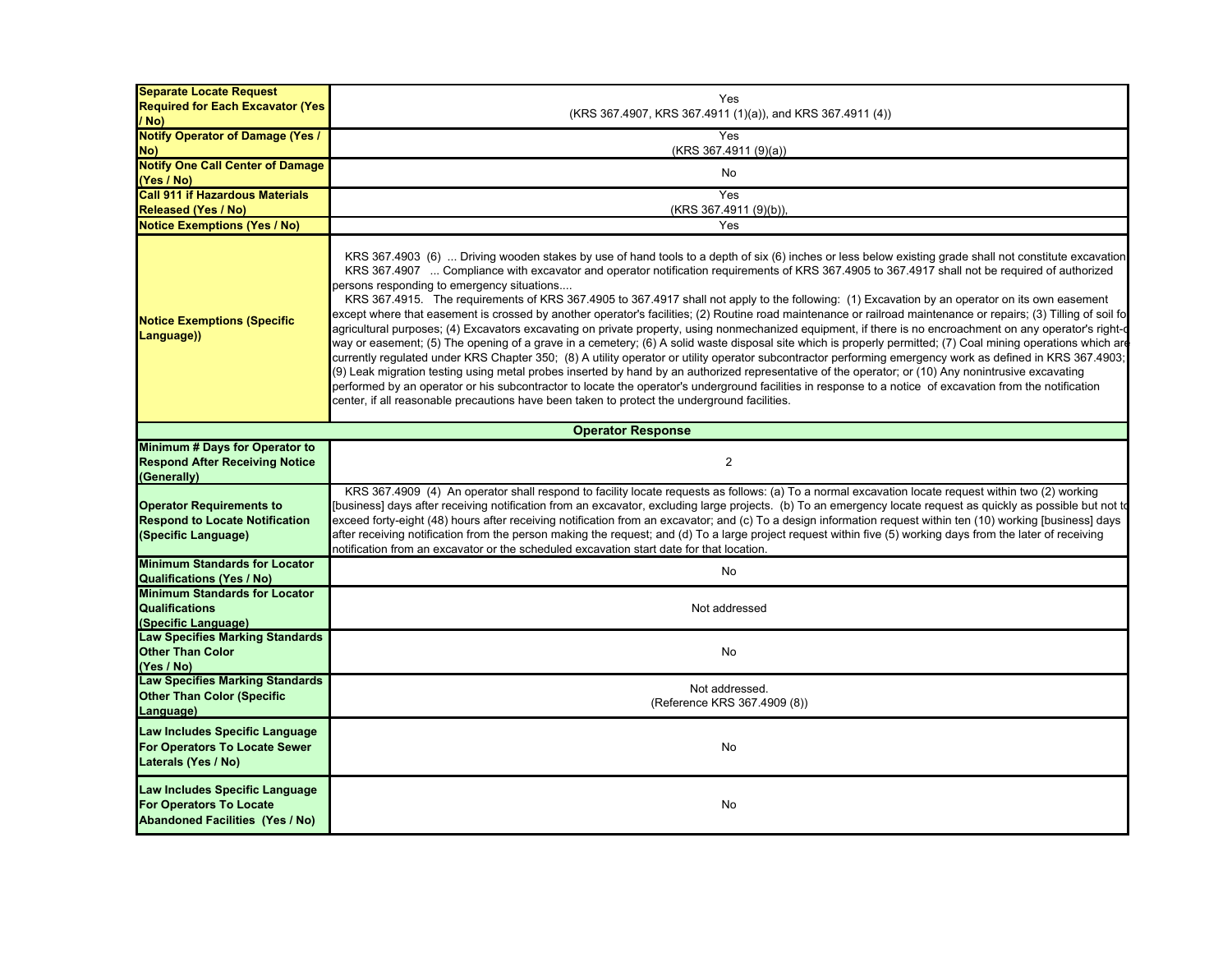| <b>Operator Must Locate Abandoned</b><br><b>Facilities</b><br>(Specific Language)                                                          | Not addressed                                                                                                                                                                                                                                                                                 |  |
|--------------------------------------------------------------------------------------------------------------------------------------------|-----------------------------------------------------------------------------------------------------------------------------------------------------------------------------------------------------------------------------------------------------------------------------------------------|--|
| <b>Positive Response Required -</b><br><b>Operator Contact Excavator</b><br>(Yes / No)                                                     | No                                                                                                                                                                                                                                                                                            |  |
| <b>Positive Response Required -</b><br><b>Operator Contact Excavator</b><br>(Specific Language)                                            | Not addressed.<br>(Reference KRS 367.4909 (6))                                                                                                                                                                                                                                                |  |
| <b>Positive Response Required -</b><br><b>Operator Contact One Call Center</b><br>(Yes / No)                                               | No                                                                                                                                                                                                                                                                                            |  |
| <b>Positive Response Required -</b><br><b>Operator Contact One Call Center</b><br>(Specific Language)                                      | Not addressed.<br>(Reference KRS 367.4909 (6))                                                                                                                                                                                                                                                |  |
| <b>Positive Response - One-Call</b><br><b>Automated (Yes / No)</b>                                                                         | Not addressed.<br>(Reference KRS 367.4909 (6))                                                                                                                                                                                                                                                |  |
| <b>Operator Must Provide One-Call</b><br><b>Center with Information On</b><br><b>Locations of Buried Facilities (Yes)</b><br>/ No)         | Yes                                                                                                                                                                                                                                                                                           |  |
| <b>Operator Must Provide One-Call</b><br><b>Center with Information On</b><br><b>Locations of Buried Facilities</b><br>(Specific Language) | KRS 367.4909 (3) Each operator member of the one-call center shall provide and update as needed to the one-call center the general location of its<br>underground facilities, the operator identity and business address, and emergency notification telephone numbers.                       |  |
| <b>Operator Must Update Information</b><br>On Locations of Buried Facilities<br>(Yes / No)                                                 | Yes                                                                                                                                                                                                                                                                                           |  |
| <b>Operator Must Update Information</b><br><b>On Locations of Buried Facilities</b><br>(Specific Language)                                 | KRS 367.4909 (3) Each operator member of the one-call center shall provide and update as needed to the one-call center the general location of its<br>underground facilities, the operator identity and business address, and emergency notification telephone numbers.                       |  |
| <b>New Facilities Must Be Locatable</b><br><b>Electronically</b><br>(Yes / No)                                                             | Yes                                                                                                                                                                                                                                                                                           |  |
| <b>New Facilities Must Be Locatable</b>                                                                                                    | KRS 367.4909 (10) All underground facilities installed after January 1, 2013, shall include a means to accurately identify and locate the underground<br>Electronically (Specific Language) facilities from the surface. This subsection does not apply to the repair of existing facilities. |  |
| Design Request (Yes / No)                                                                                                                  | Yes<br>(KRS 367.4909 (4)(c) and KRS 367.4909 (6))                                                                                                                                                                                                                                             |  |
| <b>One Call, Enforcement, and Reporting</b>                                                                                                |                                                                                                                                                                                                                                                                                               |  |
| <b>Mandatory One Call Membership</b><br>(Yes / No)                                                                                         | No                                                                                                                                                                                                                                                                                            |  |
| <b>One Call Membership Exemptions</b><br>(Yes / No)                                                                                        | No                                                                                                                                                                                                                                                                                            |  |
| <b>One Call Membership Exemptions</b><br>(Specific Language)                                                                               | Not addressed                                                                                                                                                                                                                                                                                 |  |
| <b>One-Call Law Addresses Board</b><br>Make-Up (Yes / No)                                                                                  | Yes                                                                                                                                                                                                                                                                                           |  |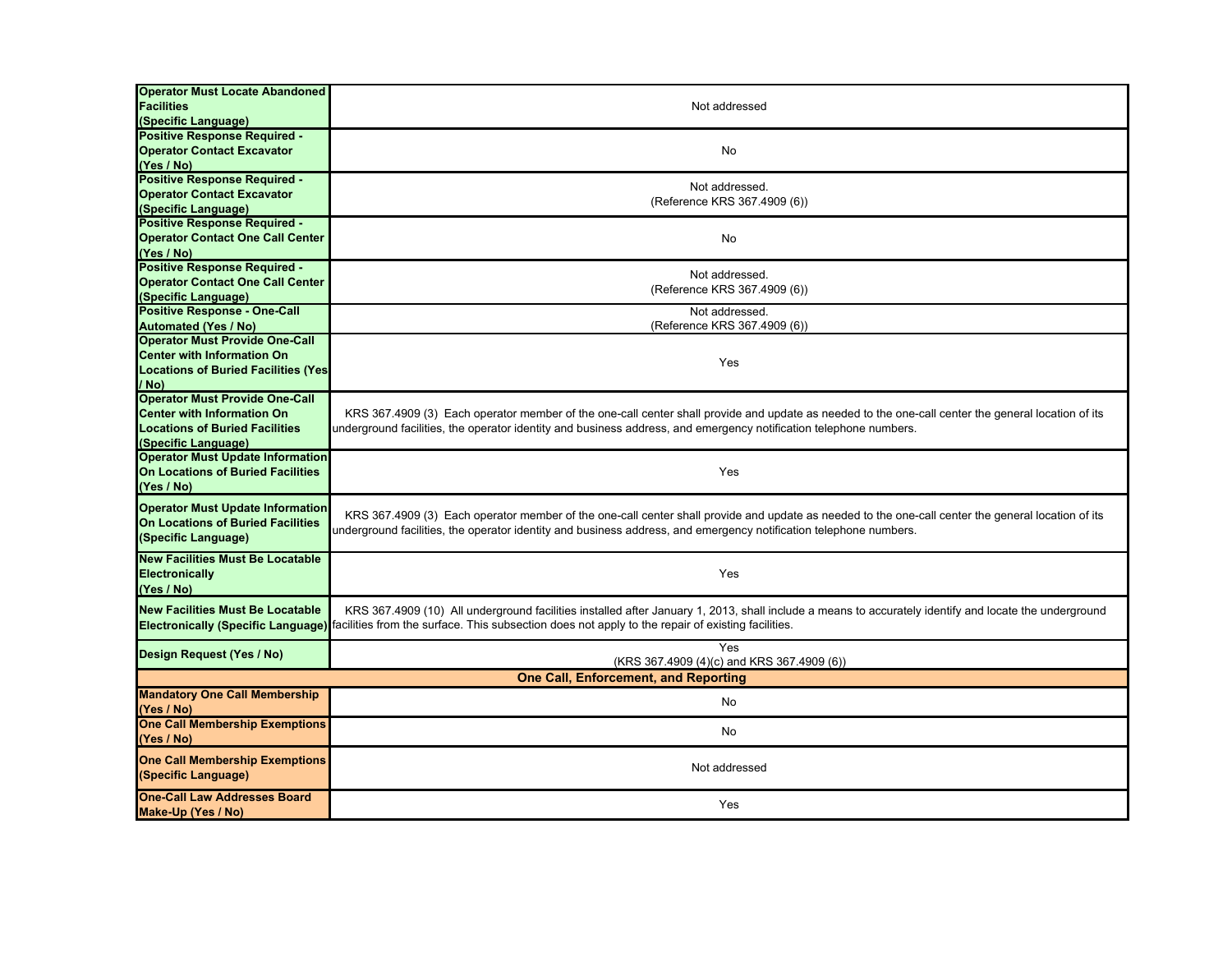| <b>One-Call Law Addresses Board</b><br><b>Make-Up (Specific Language)</b>                                                                    | KRS 367.4913 (2) The Kentucky Contact center shall be governed by a board of directors composed of representatives of member operators who are<br>elected by the membership. Board seats may be filled by representatives of the following: (a) A natural gas provider; (b) An electric provider; (c) A<br>telecommunications provider; (d) A water/sewer provider; (e) An interstate pipeline operator; (f) A municipal utility operator; and (g) An advisory, nonvoting<br>representative of one (1) of the following: 1. Home Builders Association of Kentucky; 2. National Electrical Contractors Association; 3. Associated General<br>Contractors of Kentucky; or 4. Kentucky Association of Plumbing, Heating-Cooling Contractors.                                                                                                                                                                                                                                                                                                                                                                                                                                                                                                                                                       |
|----------------------------------------------------------------------------------------------------------------------------------------------|-------------------------------------------------------------------------------------------------------------------------------------------------------------------------------------------------------------------------------------------------------------------------------------------------------------------------------------------------------------------------------------------------------------------------------------------------------------------------------------------------------------------------------------------------------------------------------------------------------------------------------------------------------------------------------------------------------------------------------------------------------------------------------------------------------------------------------------------------------------------------------------------------------------------------------------------------------------------------------------------------------------------------------------------------------------------------------------------------------------------------------------------------------------------------------------------------------------------------------------------------------------------------------------------------|
| <b>Separate Body Designated to</b><br><b>Advise Enforcement Authority</b><br>(Yes / No)                                                      | No                                                                                                                                                                                                                                                                                                                                                                                                                                                                                                                                                                                                                                                                                                                                                                                                                                                                                                                                                                                                                                                                                                                                                                                                                                                                                              |
| <b>Separate Body Designated to</b><br><b>Advise Enforcement Authority</b><br>(Specific Language)                                             | Not addressed                                                                                                                                                                                                                                                                                                                                                                                                                                                                                                                                                                                                                                                                                                                                                                                                                                                                                                                                                                                                                                                                                                                                                                                                                                                                                   |
| <b>Penalties / Fines Excavators</b><br>(Yes / No)                                                                                            | Yes                                                                                                                                                                                                                                                                                                                                                                                                                                                                                                                                                                                                                                                                                                                                                                                                                                                                                                                                                                                                                                                                                                                                                                                                                                                                                             |
| <b>Penalties / Fines Excavators</b><br>(Specific Language)                                                                                   | KRS 367.4917 (1) An excavator who fails to comply with any provision of KRS 367.4911, or an operator who fails to comply with any provision of KRS<br>367.4909, shall be guilty of endangering underground facilities and may be subject to a fine of two hundred and fifty dollars (\$250) for the first offense, no<br>more than one thousand dollars (\$1,000) for the second offense within one (1) year, and no more than three thousand dollars (\$3,000) for the third and any<br>subsequent offense.  (3) A person that knowingly provides false notice to a utility notification center of an emergency as defined in KRS 367.4903 shall be<br>subject to a fine of one thousand dollars (\$1,000) for each offense. (4) Any person who violates any provision of the Underground Facility Damage<br>Prevention Act of 1994, KRS 367.4901 to 367.4917, that involves damage to a facility containing any flammable, toxic, corrosive, or hazardous material or<br>results in the release of any flammable, toxic, corrosive, or hazardous material shall be subject to a fine not to exceed one thousand dollars (\$1,000) for<br>each offense. The penalties of this subsection are not in conflict with and are in addition to civil damages for personal injury or property damage. |
| <b>Penalties / Fines Operators</b><br>(Yes / No)                                                                                             | Yes                                                                                                                                                                                                                                                                                                                                                                                                                                                                                                                                                                                                                                                                                                                                                                                                                                                                                                                                                                                                                                                                                                                                                                                                                                                                                             |
| <b>Penalties / Fines Operators</b><br>(Specific Language)                                                                                    | KRS 367.4917 (1) An excavator who fails to comply with any provision of KRS 367.4911, or an operator who fails to comply with any provision of KRS<br>367.4909, shall be guilty of endangering underground facilities and may be subject to a fine of two hundred and fifty dollars (\$250) for the first offense, no<br>more than one thousand dollars (\$1,000) for the second offense within one (1) year, and no more than three thousand dollars (\$3,000) for the third and any<br>subsequent offense.  (3) A person that knowingly provides false notice to a utility notification center of an emergency as defined in KRS 367.4903 shall be<br>subject to a fine of one thousand dollars (\$1,000) for each offense. (4) Any person who violates any provision of the Underground Facility Damage<br>Prevention Act of 1994, KRS 367.4901 to 367.4917, that involves damage to a facility containing any flammable, toxic, corrosive, or hazardous material or<br>results in the release of any flammable, toxic, corrosive, or hazardous material shall be subject to a fine not to exceed one thousand dollars (\$1,000) for<br>each offense. The penalties of this subsection are not in conflict with and are in addition to civil damages for personal injury or property damage. |
| Penalties / Fines Other (Yes / No)                                                                                                           | Yes                                                                                                                                                                                                                                                                                                                                                                                                                                                                                                                                                                                                                                                                                                                                                                                                                                                                                                                                                                                                                                                                                                                                                                                                                                                                                             |
| <b>Penalties / Fines Other</b><br>(Specific Language)                                                                                        | KRS 367.4917 (2) A protection notification center that fails to comply with any provision of KRS 367.4913 shall be subject to a fine of one thousand<br>dollars (\$1,000) for each offense. (3) A person that knowingly provides false notice to a utility notification center of an emergency as defined in KRS<br>367.4903 shall be subject to a fine of one thousand dollars (\$1,000) for each offense. (4) Any person who violates any provision of the Underground Facility<br>Damage Prevention Act of 1994, KRS 367.4901 to 367.4917, that involves damage to a facility containing any flammable, toxic, corrosive, or hazardous<br>material or results in the release of any flammable, toxic, corrosive, or hazardous material shall be subject to a fine not to exceed one thousand dollars<br>(\$1,000) for each offense.                                                                                                                                                                                                                                                                                                                                                                                                                                                          |
| <b>Enforcement Authority Identified</b>                                                                                                      | KRS 367.4917 (5)(c) identifies that state, county, or city officials, law enforcement, or fire protection agencies may issue citations for failure to comply with<br>the provisions of the Kentucky Underground Facility Damage Prevention Ac of 1994.                                                                                                                                                                                                                                                                                                                                                                                                                                                                                                                                                                                                                                                                                                                                                                                                                                                                                                                                                                                                                                          |
| <b>Damage Investigation Required by</b><br><b>Enforcement Authority</b><br>(Yes / No)                                                        | No<br>(Reference KRS 367.4917 (5)(c) which notes that failure to comply MAY be determined at the conclusion of an investigation.)                                                                                                                                                                                                                                                                                                                                                                                                                                                                                                                                                                                                                                                                                                                                                                                                                                                                                                                                                                                                                                                                                                                                                               |
| <b>Mandatory Reporting of</b><br><b>Excavation Damage by All Utility</b><br><b>Owners to State Entity or</b><br><b>Department (Yes / No)</b> | No                                                                                                                                                                                                                                                                                                                                                                                                                                                                                                                                                                                                                                                                                                                                                                                                                                                                                                                                                                                                                                                                                                                                                                                                                                                                                              |
| <b>Mandatory Reporting by</b><br><b>Excavators to State Entity or</b><br>Department (Yes / No)                                               | No                                                                                                                                                                                                                                                                                                                                                                                                                                                                                                                                                                                                                                                                                                                                                                                                                                                                                                                                                                                                                                                                                                                                                                                                                                                                                              |